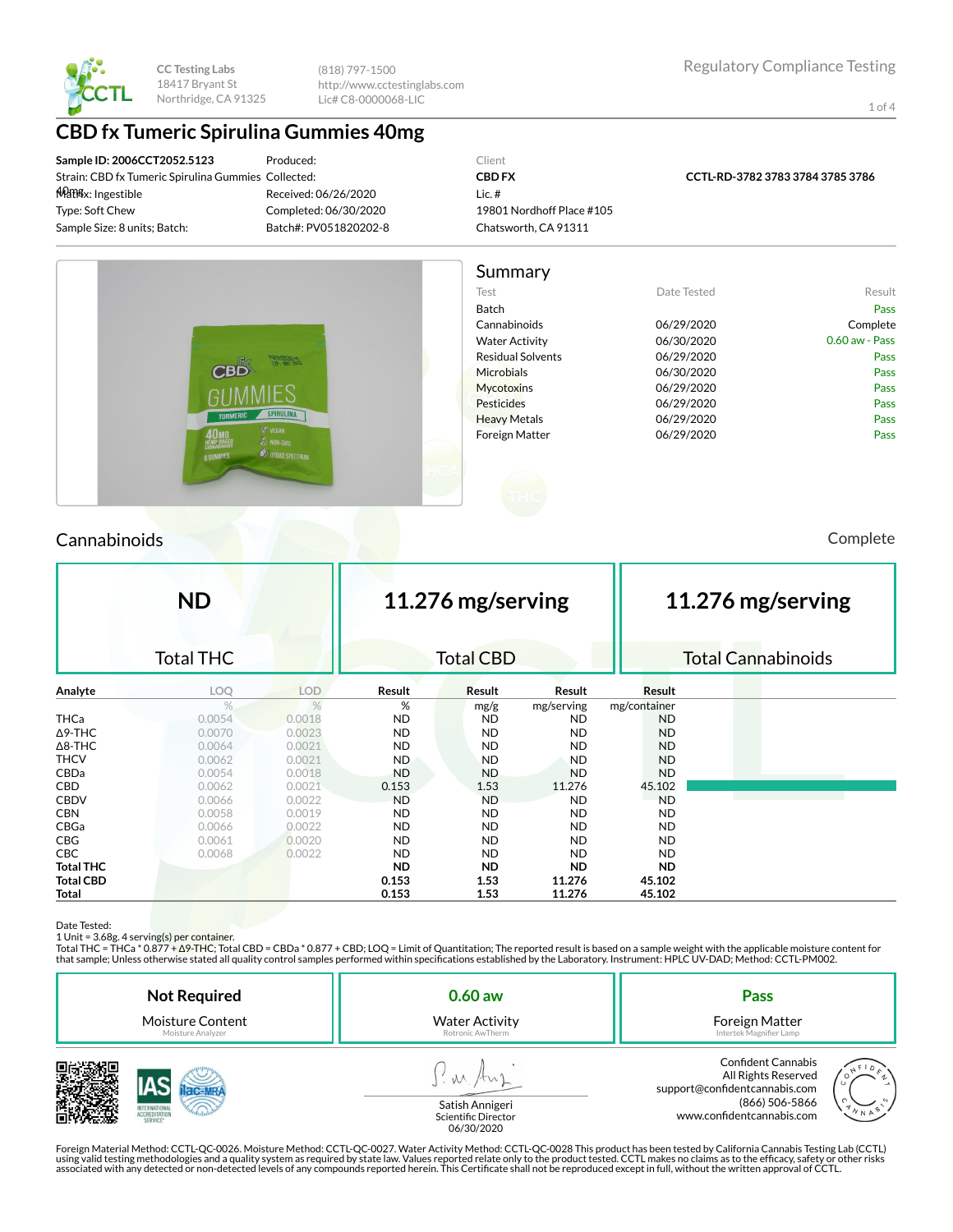(818) 797-1500 http://www.cctestinglabs.com Lic# C8-0000068-LIC

2 of 4

# **CBD fx Tumeric Spirulina Gummies 40mg**

| Sample ID: 2006CCT2052.5123                         | Produced:             | Client                    |                                  |
|-----------------------------------------------------|-----------------------|---------------------------|----------------------------------|
| Strain: CBD fx Tumeric Spirulina Gummies Collected: |                       | <b>CBD FX</b>             | CCTL-RD-3782 3783 3784 3785 3786 |
| <del>M</del> िशीर्षx: Ingestible                    | Received: 06/26/2020  | Lic. #                    |                                  |
| Type: Soft Chew                                     | Completed: 06/30/2020 | 19801 Nordhoff Place #105 |                                  |
| Sample Size: 8 units; Batch:                        | Batch#: PV051820202-8 | Chatsworth, CA 91311      |                                  |

#### Pesticides **Passage Contract Contract Contract Contract Contract Contract Contract Contract Contract Contract Contract Contract Contract Contract Contract Contract Contract Contract Contract Contract Contract Contract Cont**

| Analyte             | <b>LOD</b> | LOO       | Limit          | Mass      | <b>Status</b> | Analyte                 | LOD       | LOO       | Limit          | Mass      | <b>Status</b> |
|---------------------|------------|-----------|----------------|-----------|---------------|-------------------------|-----------|-----------|----------------|-----------|---------------|
|                     | $\mu$ g/g  | $\mu$ g/g | $\mu$ g/g      | $\mu$ g/g |               |                         | $\mu$ g/g | $\mu$ g/g | $\mu$ g/g      | $\mu$ g/g |               |
| Abamectin           | 0.04       | 0.078     | 0.3            | <b>ND</b> | Pass          | Fludioxonil             | 0.02      | 0.078     | 30             | <b>ND</b> | Pass          |
| Acephate            | 0.005      | 0.078     | 5              | <b>ND</b> | Pass          | Hexythiazox             | 0.005     | 0.078     | $\overline{2}$ | <b>ND</b> | Pass          |
| Acequinocyl         | 0.04       | 0.078     | 4              | <b>ND</b> | Pass          | Imazalil                | 0.005     | 0.078     | 0.005          | <b>ND</b> | Pass          |
| Acetamiprid         | 0.005      | 0.078     | 5              | <b>ND</b> | Pass          | Imidacloprid            | 0.005     | 0.078     | 3              | <b>ND</b> | Pass          |
| Aldicarb            | 0.005      | 0.078     | 0.005          | <b>ND</b> | Pass          | <b>Kresoxim Methyl</b>  | 0.005     | 0.078     | 1              | <b>ND</b> | Pass          |
| Azoxystrobin        | 0.02       | 0.078     | 40             | <b>ND</b> | Pass          | Malathion               | 0.039     | 0.078     | 5              | <b>ND</b> | Pass          |
| <b>Bifenazate</b>   | 0.005      | 0.078     | 5              | <b>ND</b> | Pass          | Metalaxyl               | 0.005     | 0.078     | 15             | <b>ND</b> | Pass          |
| <b>Bifenthrin</b>   | 0.01       | 0.078     | 0.5            | <b>ND</b> | Pass          | Methiocarb              | 0.005     | 0.078     | 0.005          | <b>ND</b> | Pass          |
| <b>Boscalid</b>     | 0.005      | 0.078     | 10             | <b>ND</b> | Pass          | Methomyl                | 0.005     | 0.078     | 0.1            | <b>ND</b> | Pass          |
| Captan              | 0.3        | 0.4       | 5              | <b>ND</b> | Pass          | <b>Mevinphos</b>        | 0.005     | 0.078     | 0.005          | <b>ND</b> | Pass          |
| Carbaryl            | 0.005      | 0.078     | 0.5            | <b>ND</b> | Pass          | Myclobutanil            | 0.005     | 0.078     | 9              | <b>ND</b> | Pass          |
| Carbofuran          | 0.005      | 0.078     | 0.005          | <b>ND</b> | Pass          | <b>Naled</b>            | 0.005     | 0.078     | 0.5            | <b>ND</b> | Pass          |
| Chlorantraniliprole | 0.005      | 0.078     | 40             | <b>ND</b> | Pass          | Oxamvl                  | 0.005     | 0.078     | 0.2            | <b>ND</b> | Pass          |
| Chlordane           | 0.005      | 0.078     | 0.005          | <b>ND</b> | Pass          | Paclobutrazol           | 0.005     | 0.078     | 0.005          | <b>ND</b> | Pass          |
| Chlorfenapyr        | 0.01       | 0.078     | 0.01           | <b>ND</b> | Pass          | Parathion Methyl        | 0.02      | 0.078     | 0.02           | <b>ND</b> | Pass          |
| Chlorpyrifos        | 0.02       | 0.078     | 0.02           | <b>ND</b> | Pass          | Pentachloronitrobenzene | 0.005     | 0.078     | 0.2            | <b>ND</b> | Pass          |
| Clofentezine        | 0.005      | 0.078     | 0.5            | <b>ND</b> | Pass          | Permethrin              | 0.02      | 0.078     | 20             | <b>ND</b> | Pass          |
| Coumaphos           | 0.01       | 0.078     | 0.01           | <b>ND</b> | Pass          | Phosmet                 | 0.005     | 0.078     | 0.2            | <b>ND</b> | Pass          |
| Cyfluthrin          | 0.3        | 0.6       | 1              | <b>ND</b> | Pass          | Piperonyl Butoxide      | 0.005     | 0.078     | 8              | <b>ND</b> | Pass          |
| Cypermethrin        | 0.15       | 0.3       | 1              | <b>ND</b> | Pass          | <b>Prallethrin</b>      | 0.03      | 0.078     | 0.4            | <b>ND</b> | Pass          |
| Daminozide          | 0.036      | 0.078     | 0.036          | <b>ND</b> | Pass          | Propiconazole           | 0.005     | 0.078     | 20             | <b>ND</b> | Pass          |
| Diazinon            | 0.005      | 0.078     | 0.2            | <b>ND</b> | Pass          | Propoxur                | 0.005     | 0.078     | 0.005          | <b>ND</b> | Pass          |
| <b>Dichlorvos</b>   | 0.039      | 0.078     | 0.039          | <b>ND</b> | Pass          | Pyrethrins              | 0.05      | 0.1       | 1              | <b>ND</b> | Pass          |
| Dimethoate          | 0.005      | 0.078     | 0.005          | <b>ND</b> | Pass          | Pyridaben               | 0.005     | 0.078     | 3              | <b>ND</b> | Pass          |
| Dimethomorph        | 0.078      | 0.313     | 20             | <b>ND</b> | Pass          | Spinetoram              | 0.005     | 0.078     | 3              | <b>ND</b> | Pass          |
| Ethoprophos         | 0.005      | 0.078     | 0.005          | <b>ND</b> | Pass          | Spinosad                | 0.005     | 0.078     | 3              | <b>ND</b> | Pass          |
| Etofenprox          | 0.005      | 0.078     | 0.005          | <b>ND</b> | Pass          | Spiromesifen            | 0.005     | 0.078     | 12             | <b>ND</b> | Pass          |
| Etoxazole           | 0.005      | 0.078     | 1.5            | <b>ND</b> | Pass          | Spirotetramat           | 0.005     | 0.078     | 13             | <b>ND</b> | Pass          |
| Fenhexamid          | 0.015      | 0.078     | 10             | <b>ND</b> | Pass          | Spiroxamine             | 0.005     | 0.078     | 0.005          | <b>ND</b> | Pass          |
| Fenoxycarb          | 0.005      | 0.078     | 0.005          | <b>ND</b> | Pass          | Tebuconazole            | 0.005     | 0.078     | $\overline{2}$ | <b>ND</b> | Pass          |
| Fenpyroximate       | 0.005      | 0.078     | $\overline{2}$ | <b>ND</b> | Pass          | Thiacloprid             | 0.005     | 0.078     | 0.005          | <b>ND</b> | Pass          |
| Fipronil            | 0.005      | 0.078     | 0.005          | <b>ND</b> | Pass          | Thiamethoxam            | 0.005     | 0.078     | 4.5            | <b>ND</b> | Pass          |
| Flonicamid          | 0.005      | 0.078     | $\overline{2}$ | <b>ND</b> | Pass          | Trifloxystrobin         | 0.005     | 0.078     | 30             | <b>ND</b> | Pass          |

Date Tested: 06/29/2020

LOQ = Limit of Quantitation; Unless otherwise stated all quality control samples performed within specifications established by the Laboratory. Instrument: LC/MS, GC/MS;<br>Method: CCTL-PM020 (LC/MS), CCTL-PM030 (GC/MS).



**W** 

Confident Cannabis All Rights Reserved support@confidentcannabis.com (866) 506-5866 www.confidentcannabis.com



Satish Annigeri Scientific Director 06/30/2020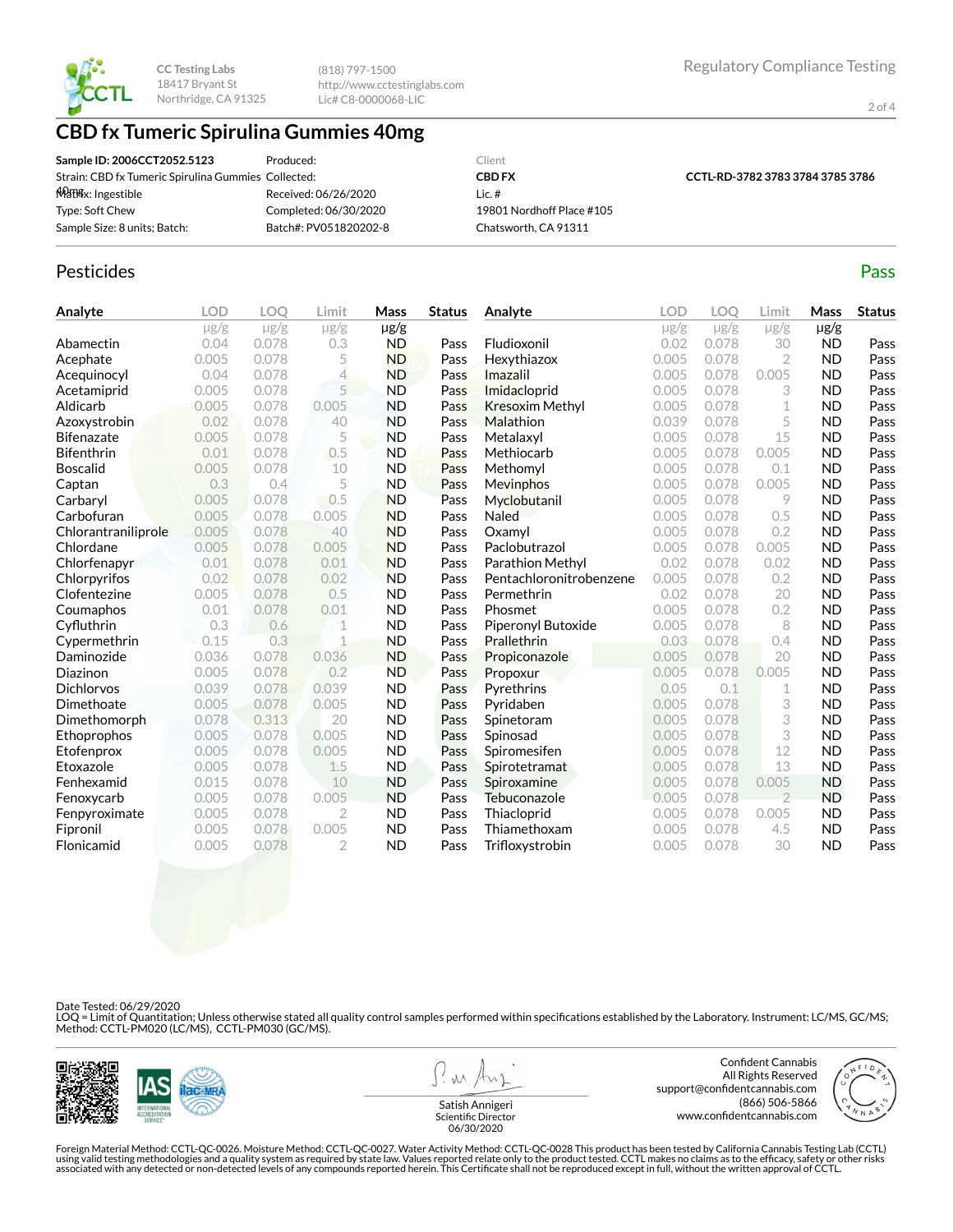(818) 797-1500 http://www.cctestinglabs.com Lic# C8-0000068-LIC

3 of 4

## **CBD fx Tumeric Spirulina Gummies 40mg**

| Sample ID: 2006CCT2052.5123                         | Produced:             | Client                    |                                  |
|-----------------------------------------------------|-----------------------|---------------------------|----------------------------------|
| Strain: CBD fx Tumeric Spirulina Gummies Collected: |                       | <b>CBD FX</b>             | CCTL-RD-3782 3783 3784 3785 3786 |
| <del>W</del> िशिश्वx: Ingestible                    | Received: 06/26/2020  | Lic. #                    |                                  |
| Type: Soft Chew                                     | Completed: 06/30/2020 | 19801 Nordhoff Place #105 |                                  |
| Sample Size: 8 units; Batch:                        | Batch#: PV051820202-8 | Chatsworth. CA 91311      |                                  |

#### Microbials Pass

| Analyte                       | Result             | Status |
|-------------------------------|--------------------|--------|
| Shiga toxin-producing E. Coli | Not Detected in 1g | Pass   |
| Salmonella SPP                | Not Detected in 1g | Pass   |



Date Tested: 06/30/2020

TNTC = Too Numerous to Count; Unless otherwise stated all quality control samples performed within specifications established by the Laboratory. Instrument: qPCR;<br>Method: CCTL-QC-0010, CCTL-QC-0011, CCTL-QC-0012.

| <b>Mycotoxins</b> | Pass |
|-------------------|------|
|                   |      |

| Analyte                 | <b>LOD</b> | <b>LOO</b> | Limit | <b>Units</b> | <b>Status</b> |
|-------------------------|------------|------------|-------|--------------|---------------|
|                         | µg/kg      | $\mu$ g/kg | µg/kg | µg/kg        |               |
| <b>B1</b>               | 0.0049     | 0.0098     | 20    | ND.          | Pass          |
| B <sub>2</sub>          | 0.0049     | 0.0098     | 20    | ND.          | Pass          |
| G <sub>1</sub>          | 0.0049     | 0.0098     | 20    | ND.          | Pass          |
| G <sub>2</sub>          | 0.0049     | 0.0098     | 20    | <b>ND</b>    | Pass          |
| <b>Total Aflatoxins</b> | 0.0049     | 0.0098     | 20    | <b>ND</b>    | Pass          |
| Ochratoxin A            | 0.0049     | 0.039      | 20    | <b>ND</b>    | Pass          |

#### Date Tested: 06/29/2020

LOQ = Limit of Quantitation; Unless otherwise stated all quality control samples performed within specifications established by the Laboratory. Instrument: LC/MS; Method:<br>CCTL-PM020.

| <b>Heavy Metals</b> |             |            |           |              | <b>Pass</b>   |
|---------------------|-------------|------------|-----------|--------------|---------------|
| Analyte             | <b>LOD</b>  | <b>LOO</b> | Limit     | <b>Units</b> | <b>Status</b> |
|                     | $\mu$ g/g   | $\mu$ g/g  | $\mu$ g/g | $\mu$ g/g    |               |
| Arsenic             | 0.0000218   | 0.00006606 | 1.5       | 0.005307831  | Pass          |
| Cadmium             | 0.000008009 | 0.00002427 | 0.5       | 0.002952062  | Pass          |
| Lead                | 0.000004141 | 0.00001255 | 0.5       | 0.044324384  | Pass          |
| Mercury             | 0.000002323 | 0.00000704 |           | 0.001968728  | Pass          |

Date Tested: 06/29/2020

LOQ = Limit of Quantitation; Unless otherwise stated all quality control samples performed within specifications established by the Laboratory. Instrument: ICP-MS; Method: CCTL-PM005.



 $\lambda \lambda$ 

Confident Cannabis All Rights Reserved support@confidentcannabis.com (866) 506-5866 www.confidentcannabis.com



Satish Annigeri Scientific Director 06/30/2020